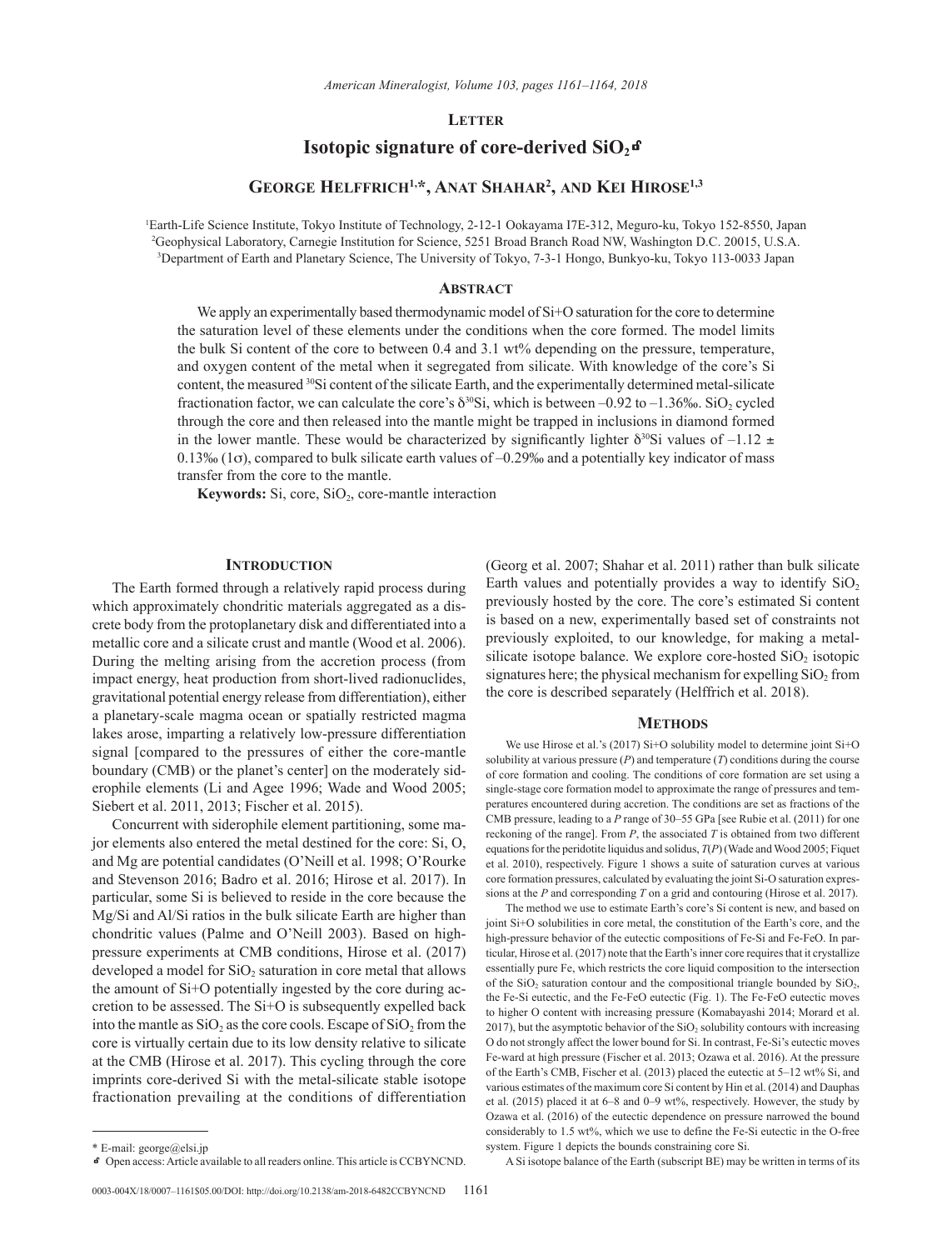partitioning between the core's metal (subscript C) and the mantle and lithosphere's silicate (subscript BSE)

$$
\delta^{30} \text{Si}_{BE} = f_c \delta^{30} \text{Si}_c + \left(1 - f_c\right) \delta^{30} \text{Si}_{BSE} \tag{1}
$$

*f*<sub>c</sub> is the mass fraction of Si in the core to the Si in the entire Earth. We use a pyrolitic model for the silicate Earth (McDonough and Sun 1995) to obtain its Si content (21 wt%) and the Si+O solubility model to determine the core Si content. To account for the silicate-metal partitioning during core formation, we use Shahar et al.'s (2011) temperature-dependent fractionation factor  $\Delta^{30}$ Si(*T*) = –7.45(±0.41)×106 /*T*<sup>2</sup> . Hence,

$$
\delta^{30} \text{Si}_c = \Delta^{30} \text{Si}(T) + \delta^{30} \text{Si}_{BSE} \tag{2}
$$

 $\delta^{30}Si_{RSE}$  is  $-0.29 \pm 0.02\%$  (Fitoussi et al. 2009), and the *P-T* conditions of core formation sets the fractionation factor and f<sub>c</sub> from the Si+O saturation model. From Equations 1 and 2 and these values,  $\delta^{30}Si_{BSE}$  may be calculated.

We use a single-stage core formation model, but more elaborate methods that track the evolution of the mantle's 30Si content through the accretion process are also possible (Zambardi et al. 2013; Hin et al. 2014). We know experimentally that Si partitioning between metal and silicate is not pressure dependent (Fischer et al. 2015; Hirose et al. 2017) so the core's Si content is fairly constant during accretion (Tuff et al. 2011), yielding little difference between multi-stage core formation models and single-stage. Hin et al. (2014) showed that the difference between  $\delta^{30} \text{Si}_{BE}$  and  $\delta^{30} \text{Si}_{BSE}$  during their accretion histories is never more than 0.3‰. The signal that we predict is 3–4 times larger than this, justifying, post hoc, the use of the single-stage model for obtaining  $\delta^{30}Si<sub>c</sub>$ .

Xu et al. (2017) investigated Si diffusion in stishovite and provided an expression for the pressure- and temperature-dependent Si diffusion coefficient. Using lower mantle pressure and temperature range of 20 GPa, 2000 K to 135 GPa, 4000 K [see, e.g., Helffrich (2017)], leads to Si diffusion times over 1 mm distances of at least 300 Myr to 620 Gyr (due, in part, to the diffusion coefficient's strong pressure dependence). Assuming that  $CaCl<sub>2</sub>$ -structure  $SiO<sub>2</sub>$ , the SiO<sub>2</sub> polymorph stable at higher pressures than stishovite, behaves similarly, Si isotopic disequilibrium may be maintained over the times required for detection in diamond inclusions.

#### **Results**

Limits on the uptake of Si by the core may be obtained from Figure 1. The present properties of the Earth's core (Hirose et al. 2017), the shape of the saturation contours, and the positions of the Fe-FeO eutectic  $(E_{\text{Fe-FeO}})$  and the Fe-Si eutectic  $(E_{\text{Fe-Si}})$ control the core's Si content. While the asymptotic nature of the relation at low Si renders the estimate insensitive to  $E_{Fe\text{-FeO}}$ ,  $E_{\text{Fe-Si}}$ , and the slope of the SiO<sub>2</sub> loss line define the upper limit of Si saturation. The intersection of the  $SiO<sub>2</sub>$  loss line with the saturation contours therefore provides the 3.1 wt% upper bound that we use. These limits set core Si content to be 0.4–3.1 wt%. In turn, the limits place  $f_c$  in the range  $0.91\% \le f_c \le 6.62\%$ . By Equation 1, the core mass fractions lead to a  $\delta^{30}$ Si fractionation range of  $-0.37 \le \delta^{30} \text{Si}_{BE} \le -0.30\%$ . Alternative coefficients for  $\Delta(T)$  (Hin et al. 2014; Ziegler et al. 2010) lead to  $-0.33 \leq \delta^{30} \text{Si}_{BE}$  $\leq$  -0.29‰. When compared with the values for bulk silicate Earth –0.29  $\pm$  0.02, we find that the ranges largely overlap. This has implications for the Earth's source materials and formation conditions (Zambardi et al. 2013; Hin et al. 2014; Dauphas et al. 2015), but we do not discuss them here.

## **Discussion**

Figure 2 shows the 30Si fractionation predicted by the Si+O saturation model. The uncertainties include the effective pressure of segregation, alternative temperatures of segregation, and the range of permissible O content of the core, which also affects Si saturation. It is assumed in these calculations that there



**Figure 1.** Saturation of Si and O in metallic iron at a range of pressures corresponding to core formation. Labels on each saturation line are *P* and *T* of formation; *T*(*P*) from Fiquet et al. (2010). The Si uptake depends on the O content, and hence yields a range for the mass of Si carried to the core in metal. Quasi-diagonal lines show the  $SiO<sub>2</sub>$ loss trend; for inner core properties like Earth's, feasible Si+O contents must be more O-rich than the Fe-Si eutectic (lower line) and less O-rich than the Fe-FeO eutectic (upper line). This limits core Si content to be  $0.4-3.1$  wt%.

is no pressure-dependent silicon isotope fractionation (Shahar et al. 2016) at the temperatures associated with core formation.

Depending on the pressure and the solidus temperature model chosen, the Si isotope composition of the core is –1.12  $\pm$  0.13‰ (1 $\sigma$ ), significantly different from the BSE value of  $-0.29 \pm 0.02\%$  (2 $\sigma$ ) and all of the chondritic meteorite classes (Fig. 2), except at the highest differentiation pressure using the Hin et al. (2014) coefficient. Diamonds are known to trap  $SiO<sub>2</sub>$ , including those thought to come from the lower mantle (Stachel et al. 2000; Kaminsky 2012). Some  $SiO<sub>2</sub>$  inclusions are likely to be due to deep subduction of eclogite (Walter et al. 2011) and would have values close to bulk silicate Earth. The signature of a core source for  $SiO<sub>2</sub>$  would be an absence of aluminous phases and a light  $\delta^{30}$ Si content of the SiO<sub>2</sub>.

The values we report here represent lower bounds on the anticipated  $\delta^{30}$ Si of core-hosted SiO<sub>2</sub> because we are also neglecting any fractionation of  $30\$ Si during SiO<sub>2</sub> crystallization in the core itself, which will shift  $\delta^{30}$ Si to less negative values. At the end of accretion, the core is likely to be hotter than the mantle and will cool rapidly (Lebrun et al. 2013). The  $SiO<sub>2</sub>$ crystallization required to run the Earth's dynamo corresponds to a cooling rate of 50–100 K/Gyr (Hirose et al. 2017), which is significantly lower than ~1000 K/Gyr rates expected in early Earth conditions. Hence the bulk of  $SiO<sub>2</sub>$  crystallized from the core will have separated under correspondingly higher temperatures than that of the present-day CMB. Independent of the  $\Delta^{30}$ Si(*T*) metal-silicate fractionation factor used, the shift will be within the  $1\sigma$  uncertainty depicted in Figure 2 if crystallization initially occurred at 7000–8000 K. Firmer predictions of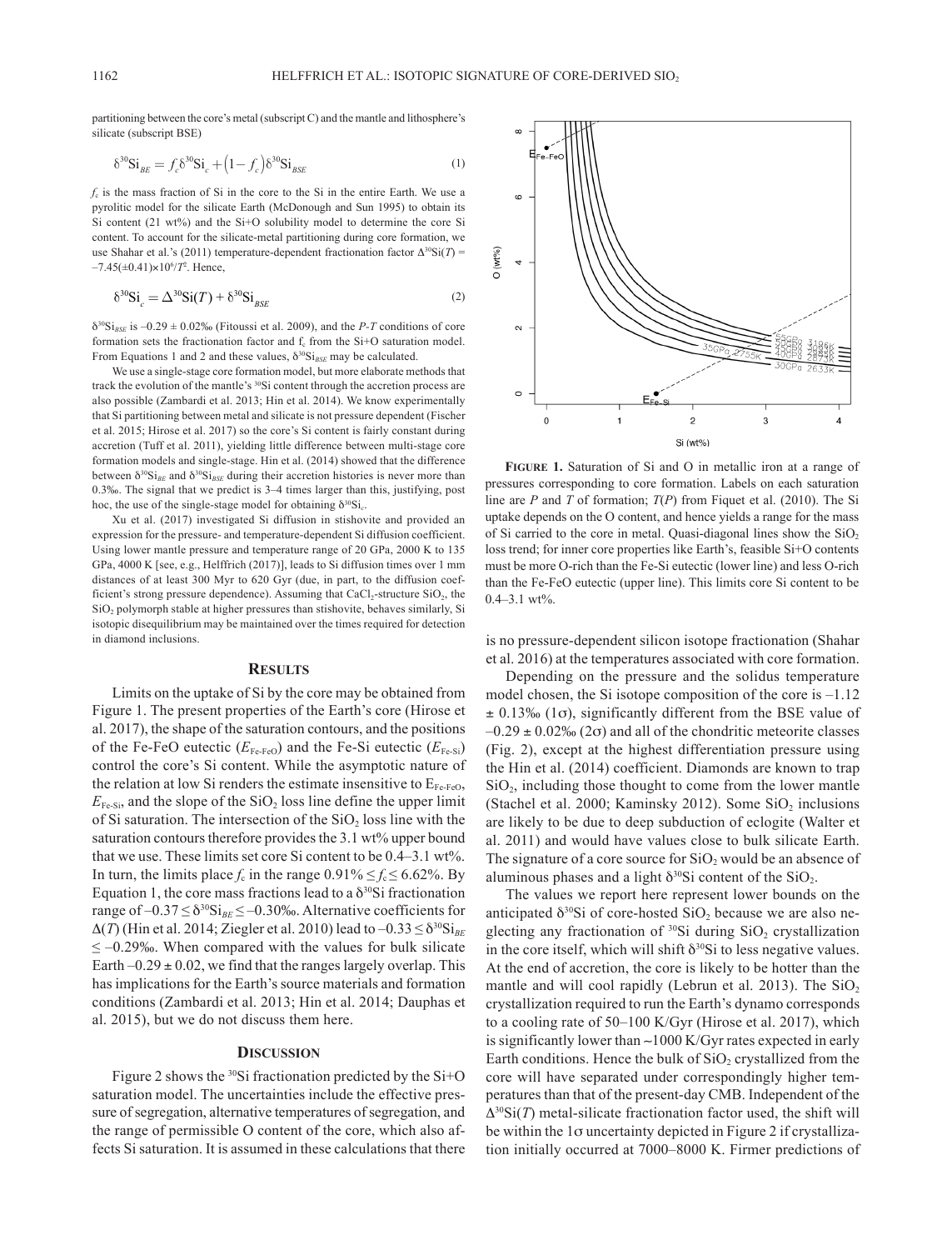

FIGURE 2. Bulk Earth (cross) and core-hosted SiO<sub>2</sub> (filled circle, open circle) 30Si fractionation calculated using Si+O saturation at various temperatures corresponding to core formation compared to chondrites. Error bars on each  $\delta^{30}\text{Si}_{BE}$  point correspond to variation due to metal-silicate separation temperature (at pressure given on top scale), O composition of core, and alternative  $\Delta^{30}Si(T)$  coefficients. Colored bands show reported range of  $\delta^{30}$ Si of various chondrite classes (Armytage et al. 2011; Fitoussi et al. 2009; Fitoussi and Bourdon 2012). Within the uncertainty of the formation conditions,  $\delta^{30}Si_{BE}$  is similar to BSE. Core-hosted  $SiO<sub>2</sub>$  calculated using different fractionation factors (filled circle = Shahar et al. (2011); open circle = Hin et al. (2014); gray band is  $\pm 1\sigma$  of filled circles points) is under most conditions lighter than chondritic meteorites and BSE, making it a useful diagnostic of core-mantle mass transfer.

uncertainty from this source require more detailed models of early Earth evolution focused on the end-stages of accretion and evolution past the magma ocean era.

## **Implications**

The Si+O saturation model developed by Hirose et al. (2017) provides a way to estimate the core's bulk Si content and to estimate the core and bulk earth 30Si fractionation. We find that the core's  $\delta^{30}$ Si is between –0.92 and –1.36‰, depending on the conditions of core formation. The bulk Earth  $\delta^{30}$ Si is  $-0.37 \leq \delta^{30} \text{Si}_{BE} \leq -0.30\%$ , which overlaps bulk silicate Earth and is marginally heavier than the ordinary and carbonaceous chondrite groups. We also predict that any  $SiO<sub>2</sub>$  that originated in the core and was later trapped as an inclusion in diamond should have significantly lighter  $\delta^{30}$ Si of around –1.12  $\pm$  0.13‰.

We also described a way to calculate the core's Si content using joint solubility constraints for Si and O in metal that may prove useful to draw up budgets for other stable isotope systems.

#### **Acknowledgments**

Funding partly provided by MEXT/JSPS KAKENHI Grant numbers 15H05832 and 16H06285. Figures and calculations made using R (R Core Team 2017).

#### **References cited**

- Armytage, R.M.G., Georg, R.B., Savage, P.S., Williams, H.M., and Halliday, A.N. (2011) Silicon isotopes in meteorites and planetary core formation. Geochimica et Cosmochimica Acta, 75, 3662–3676.
- Badro, J., Siebert, J., and Nimmo, F. (2016) An early geodynamo driven by exsolution of mantle components from Earth's core. Nature, 536, 326–328.
- Dauphas, N., Potraisson, F., Burkhardt, C., Kobayashi, H., and Kurosawa, K. (2015) Planetary and meteoritic Mg/Si and  $\delta^{30}$ Si variations inherited from solar nebula chemistry. Earth and Planetary Science Letters, 427, 236–248.
- Fiquet, G., Auzende, A.L., Siebert, J., Corgne, A., Bureau, H., Ozawa, H., and Garbarino, G. (2010) Melting of peridotite to 140 Gigapascals. Science, 329, 1516–1518.
- Fischer, R.A., Campbell, A.J., Reaman, D.M., Miller, N.A., Heinz, D.L., Dera, P., and Prakapenka, V.B. (2013) Phase relations in the Fe-FeSi system at high pressures and temperatures. Earth and Planetary Science Letters, 373, 54–64.
- Fischer, R.A., Nakajima, Y., Campbell, A.J., Frost, D.J., Harries, D., Langenhorst, F., Miyajima, N., Pollok, K., and Rubie, D.C. (2015) High pressure metalsilicate partitioning of Ni, Co, V, Cr, Si, and O. Geochimica et Cosmochimica Acta, 167, 177–194.
- Fitoussi, C., and Bourdon, B. (2012) Silicon isotope evidence against an enstatite chondrite Earth. Science, 335, 1477–1480.
- Fitoussi, C., Bourdon, B., Kleine, T., Oberli, F., and Reynolds, B.C. (2009) Si isotope systematics of meteorites and terrestrial peridotites: implications for Mg/Si fractionation in the solar nebula and for Si in the Earth's core. Earth and Planetary Science Letters, 287, 77–85.
- Georg, R.B., Halliday, A.N., Schauble, E.A., and Reynolds, B.C. (2007) Silicon in the Earth's core. Nature, 447, 1102–1106.
- Helffrich, G. (2017) A finite strain approach to thermal expansivity's pressure dependence. American Mineralogist, 102, 1690–1695.
- Helffrich, G., Ballmer, M.D., and Hirose, K. (2018) Core-exsolved SiO<sub>2</sub> dispersal in the Earth's mantle. Journal of Geophysical Research, 122, doi:10.1002/2017JB014865.
- Hin, R.C., Fitoussi, C., Schmidt, M.W., and Bourdon, B. (2014) Experimental determination of the Si isotope fractionation factor between liquid metal and liquid silicate. Earth and Planetary Science Letters, 387, 55–66.
- Hirose, K., Morard, G., Sinmyo, R., Umemoto, K., Hernlund, J., Helffrich, G., and Labrosse, S. (2017) Crystallization of silicon dioxide and compositional evolution of the Earth's core. Nature, 543, 99–102.
- Kaminsky, F. (2012) Mineralogy of the lower mantle: A review of 'super-deep' mineral inclusions in diamond. Earth-Science Reviews, 110, 127–147.
- Komabayashi, T. (2014) Thermodynamics of melting relations in the system Fe-FeO at high pressure: Implications for oxygen in the Earth's core. Journal of Geophysical Research, 119, 4164–4177.
- Lebrun, T., Massol, H., Chassfière, E., Davaille, A., Marcq, E., Sarda, P., Leblanc, F., and Brandeis, G. (2013) Thermal evolution of an early magma ocean in interaction with the atmosphere. Journal of Geophysical Research: Planets, 118, 1155–1176.
- Li, J., and Agee, C.B. (1996) Geochemistry of mantle-core differentiation at high pressure. Nature, 381, 686–689.
- McDonough, W.F., and Sun, S.-s. (1995) The composition of the Earth. Chemical Geology, 120, 223–253.
- Morard, G., Andrault, G., Antonangeli, D., Nakajima, Y., Auzende, A.L., Boulard, E., Cervera, S., Clark, A., Lord, O.T., Siebert, J., and others. (2017) Fe-FeO and Fe-Fe3C melting relations at Earth's core-mantle boundary conditions: Implications for a volatile-rich or oxygen-rich core. Earth and Planetary Science Letters, 473, 94–103.
- O'Neill, H.St.C., Canil, D., and Rubie, D.C. (1998) Oxide-metal equilibria to 2500°C and 25 GPa: Implications for core formation and the light component in the Earth's core. Journal of Geophysical Research, 103, 12,239–12,260.
- O'Rourke, J.G., and Stevenson, D.J. (2016) Powering Earth's dynamo with magnesium precipitation from the core. Nature, 529, 387–389.
- Ozawa, H., Hirose, K., Yonemitsu, K., and Ohishi, Y. (2016) High-pressure melting experiments on Fe-Si alloys and implications for silicon as a light element in the core. Earth and Planetary Science Letters, 456, 47–54.
- Palme, H., and O'Neill, H.St.C. (2003) Cosmochemical estimates of mantle composition. In H.D. Holland, and K.K. Turekian, Eds., Treatise on Geochemistry, 2.
- R Core Team (2017) R: A language and environment for statistical computing, R Foundation for Statistical Computing (https://www.R-project.org/), Vienna, Austria.
- Rubie, D.C., Frost, D.J., Mann, U., Asahara, Y., Nimmo, F., Tsuno, K., Kegler, P., Holzheid, A., and Palme, P. (2011) Heterogeneous accretion, composition and core-mantle differentiation of the Earth. Earth and Planetary Science Letters, 301, 31–42.
- Shahar, A., Hillgren, V.J., Young, E.D., Fei, Y., Macris, C.A., and Deng, L. (2011) High-temperature Si isotope fractionation between iron metal and silicate. Geochimica et Cosmochimica Acta, 75, 2688–2697.
- Shahar, A., Schauble, E.A., Caracas, R., Gleason, A.E., Reagan, M.M., Xiao, Y., Shu, J., and Mao, W. (2016) Pressure-dependent isotopic composition of iron alloys. Science, 352, 580–582.